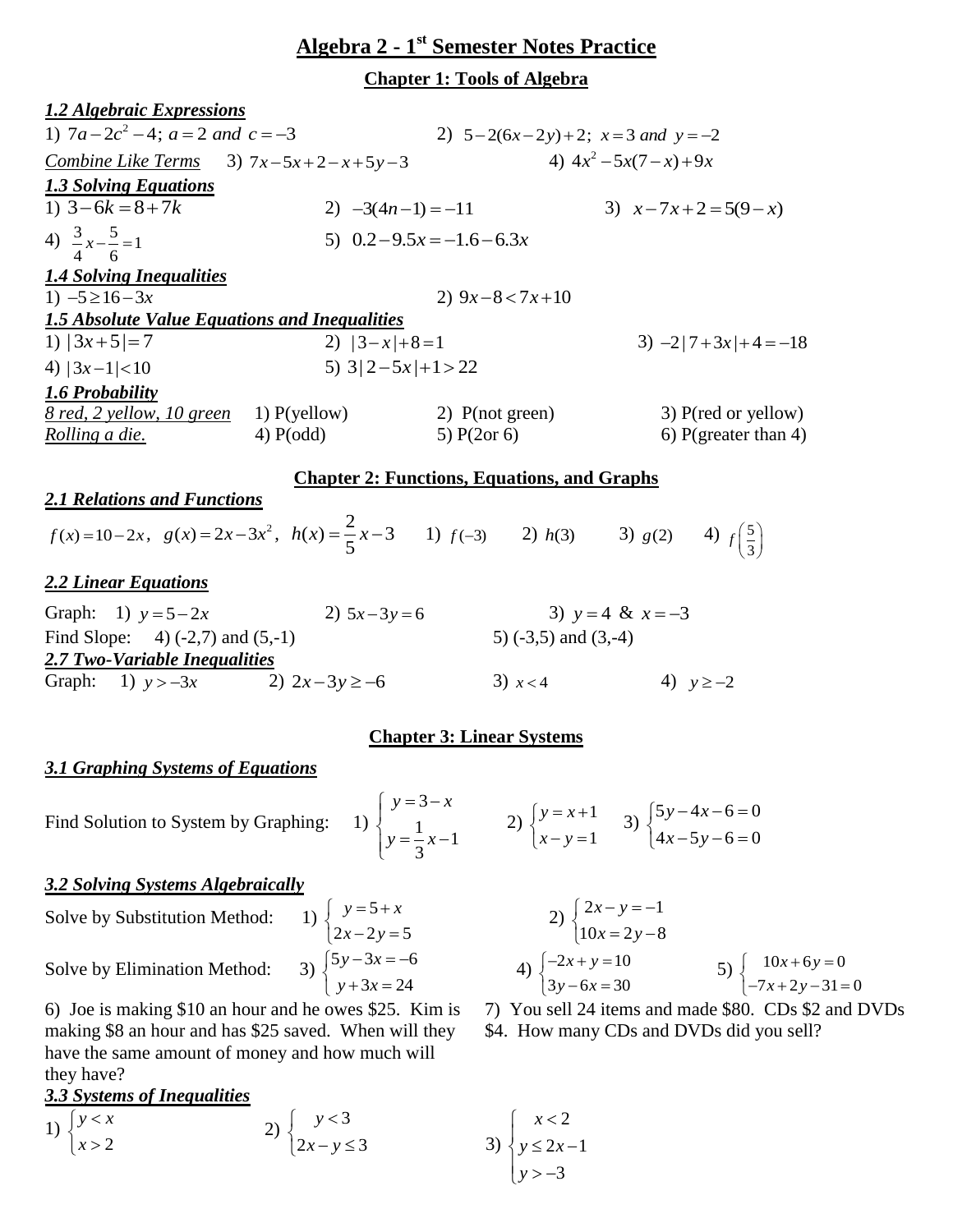### *3.6 Systems with Three Variables*

| $2x+y-z=5$        | $\left(12x+7y+5z=16\right)$  |
|-------------------|------------------------------|
| 1) $\{x+4y+2z=16$ | 2) $\{-2x+y-14z=-9\}$        |
| $15x+6y-2z=12$    | $\left[-3x-2y+9z=-12\right]$ |

## *Chapter 5: Quadratic Equations and Functions*

| <b>5.2 Properties of Parabolas</b>                                |                                                                                                   |                                |                                         |  |  |  |  |
|-------------------------------------------------------------------|---------------------------------------------------------------------------------------------------|--------------------------------|-----------------------------------------|--|--|--|--|
| 1) Graph: $y = -x^2 + 6x + 1$<br>2) Graph: $y = 2x^2 - 5$         |                                                                                                   |                                |                                         |  |  |  |  |
| <b>5.3 Transforming Parabolas</b><br>1) Graph: $y = 2(x-3)^2 - 5$ | 2) Graph: $y = -4(x+1)^2 + 3$                                                                     |                                |                                         |  |  |  |  |
| <b>5.4 Factoring Quadratic Expressions</b>                        |                                                                                                   |                                |                                         |  |  |  |  |
| 1) $x^2-12x+8$                                                    | 2) $3x^2-13x+10$                                                                                  |                                | $(3) 49x^2 + 42x + 36$ $(4) x^2 - 121$  |  |  |  |  |
| 5) $144x^2 - 25$                                                  | 6) $-3x^3 + 27x$                                                                                  |                                | 7) $5x^2 - 20x - 25$                    |  |  |  |  |
| 5.5 Quadratic Equations                                           |                                                                                                   |                                |                                         |  |  |  |  |
| 1) $\sqrt{270}$                                                   | 2) $\sqrt{160}$                                                                                   |                                | 3) $x^2-36=0$ 4) $x^2-x=x+24$           |  |  |  |  |
| 5) $3x^2 + 33x = 12x$                                             | 6) $4(5-2x)(3x-1) = 0$ 7) $121x^2 = 81$ 8) $x^2 - 4 = 28$                                         |                                |                                         |  |  |  |  |
| <b>5.6 Complex Numbers</b>                                        |                                                                                                   |                                |                                         |  |  |  |  |
| 1) $\sqrt{-49}$                                                   | 2) $\sqrt{-63}$                                                                                   |                                | 3) $(-3-7i)-(-9+i)$                     |  |  |  |  |
| 4) $(-3+2i)(5+8i)$                                                | 5) $(10i)^2$                                                                                      | 6) $\frac{7}{8i}$              |                                         |  |  |  |  |
| 7) $\frac{3+6i}{5-3i}$                                            | 8) $x^2 + 16 = 4$                                                                                 |                                | 9) Plot: A) $-2+3i$ B) $-2i$            |  |  |  |  |
| 5.7 Completing the Square                                         |                                                                                                   |                                |                                         |  |  |  |  |
| 1) $(x-3)^2 = 16$                                                 | 2) $x^2-12x=3$                                                                                    |                                | 3) $x^2 + 6x - 2 = 1$                   |  |  |  |  |
| <b>5.8 Quadratic Formula</b>                                      |                                                                                                   |                                |                                         |  |  |  |  |
| 1) $x^2 - 7x + 5 = 0$                                             |                                                                                                   | 2) $2x^2-4x=7-x$               |                                         |  |  |  |  |
|                                                                   |                                                                                                   | <b>Chapters 6: Polynomials</b> |                                         |  |  |  |  |
| <b>6.1 Polynomial Functions</b>                                   |                                                                                                   |                                |                                         |  |  |  |  |
| 1) $(-3x^2+3x)-(x^2+8x-1)$                                        | 2) $(x^3 - x^2 + 7x) - (2x^2 - 1) + (3x^3 - 2)$                                                   |                                | 3) $4x^2(2x^3-8x)$                      |  |  |  |  |
| 4) $(5x^2-2)(3-2x)$                                               | 5) $(3x-5)(x^2-2x+1)$                                                                             |                                | 6) $(3x-2)^3$                           |  |  |  |  |
| <b>6.3 Dividing Polynomials</b>                                   |                                                                                                   |                                |                                         |  |  |  |  |
| 1) $(x^2-7x+3) \div (x-4)$                                        | 2) $(2x^3-3x^2+5) \div (x+2)$                                                                     |                                |                                         |  |  |  |  |
| <b>6.4 Factoring Polynomials</b>                                  |                                                                                                   |                                |                                         |  |  |  |  |
| 1) $x^3 + 216$                                                    | 2) $27x^4 - x$                                                                                    |                                | 3) $125x^3-8$                           |  |  |  |  |
| <b>6.7 Permutations and Combinations</b>                          |                                                                                                   |                                |                                         |  |  |  |  |
| 1) $\frac{6!}{2!3!}$                                              | 2) $_{6}P_{3}$<br>3) $_{7}C_{5}$                                                                  |                                | 4) $_5P_3 - _4C_2$                      |  |  |  |  |
| contestants:                                                      | 5) Ways to get $1st$ and $2nd$ from 5<br>6) Ways to order 3 letter from the<br>word <b>HOME</b> : |                                | 7) Ways to choose 5 out of 6<br>people: |  |  |  |  |